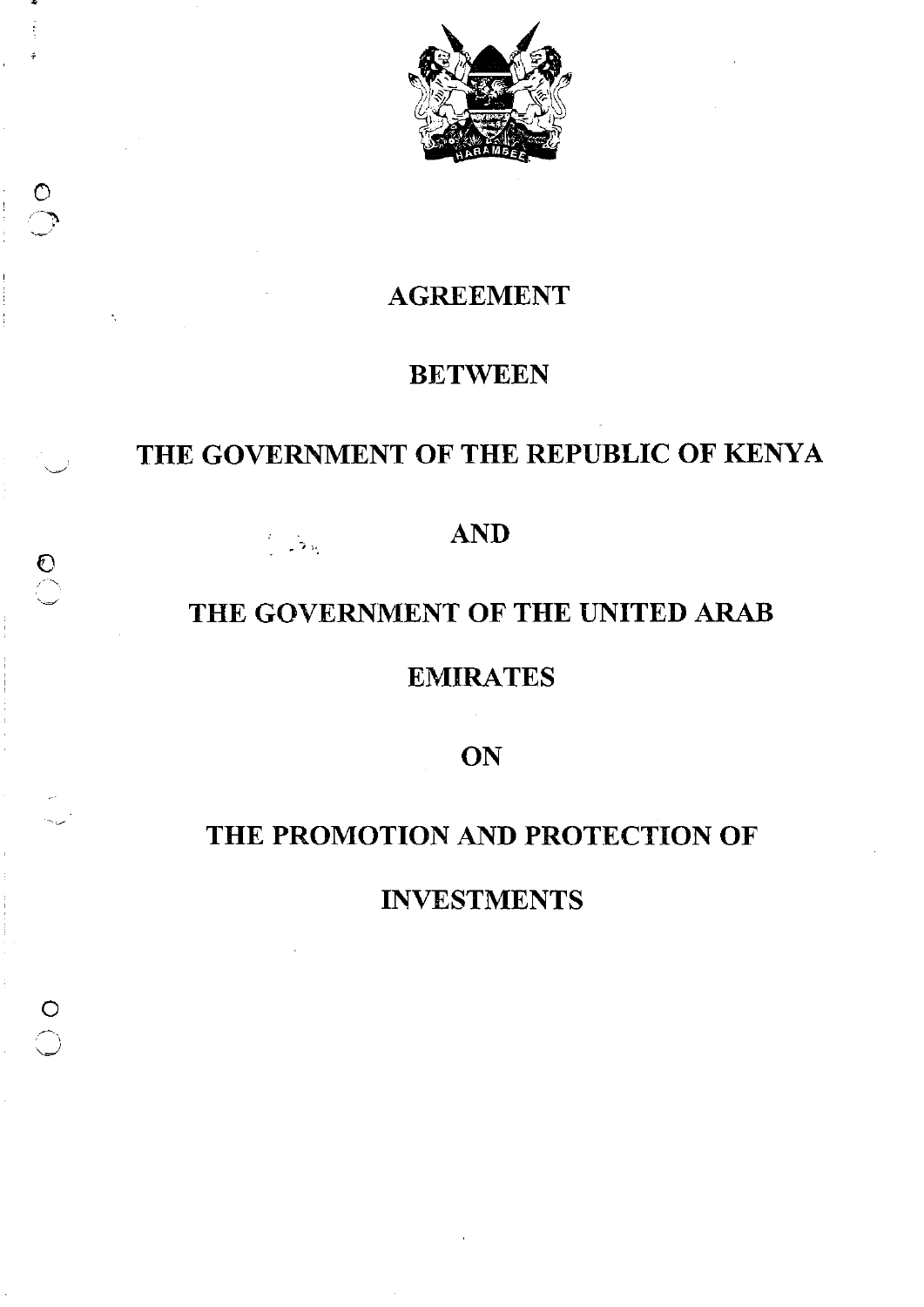

#### **AGREEMENT**

#### **BETWEEN**

## **THE GOVERNMENT OF THE REPUBLIC OF KENYA**

#### **AND**

#### **THE GOVERNMENT OF THE UNITED ARAB EMIRATES**

#### **ON**

#### **THE PROMOTION AND PROTECTION OF INVESTMENTS**

The Government of the Republic of Kenya and the Government of the United Arab Emirates (hereinafter collectively referred to as the "Contracting Parties")

Desiring to create conditions favourable for fostering~ greater investments by investors of one contracting Party in the territory of the other contracting Party;

Recognizing that the promotion and reciprocal protection of such investments, made in accordance with the laws and regulations of the host contracting party will stimulate individual business initiative and increase prosperity in both States:

Have agreed as follows:

( ~

#### **ARTICLE 1**

#### **DEFINITIONS**

For the purposes of this Agreement:

1. (a) The term 'investment' means every kind of asset invested by the investors of one Contracting Party in the territory of the other Contracting Party in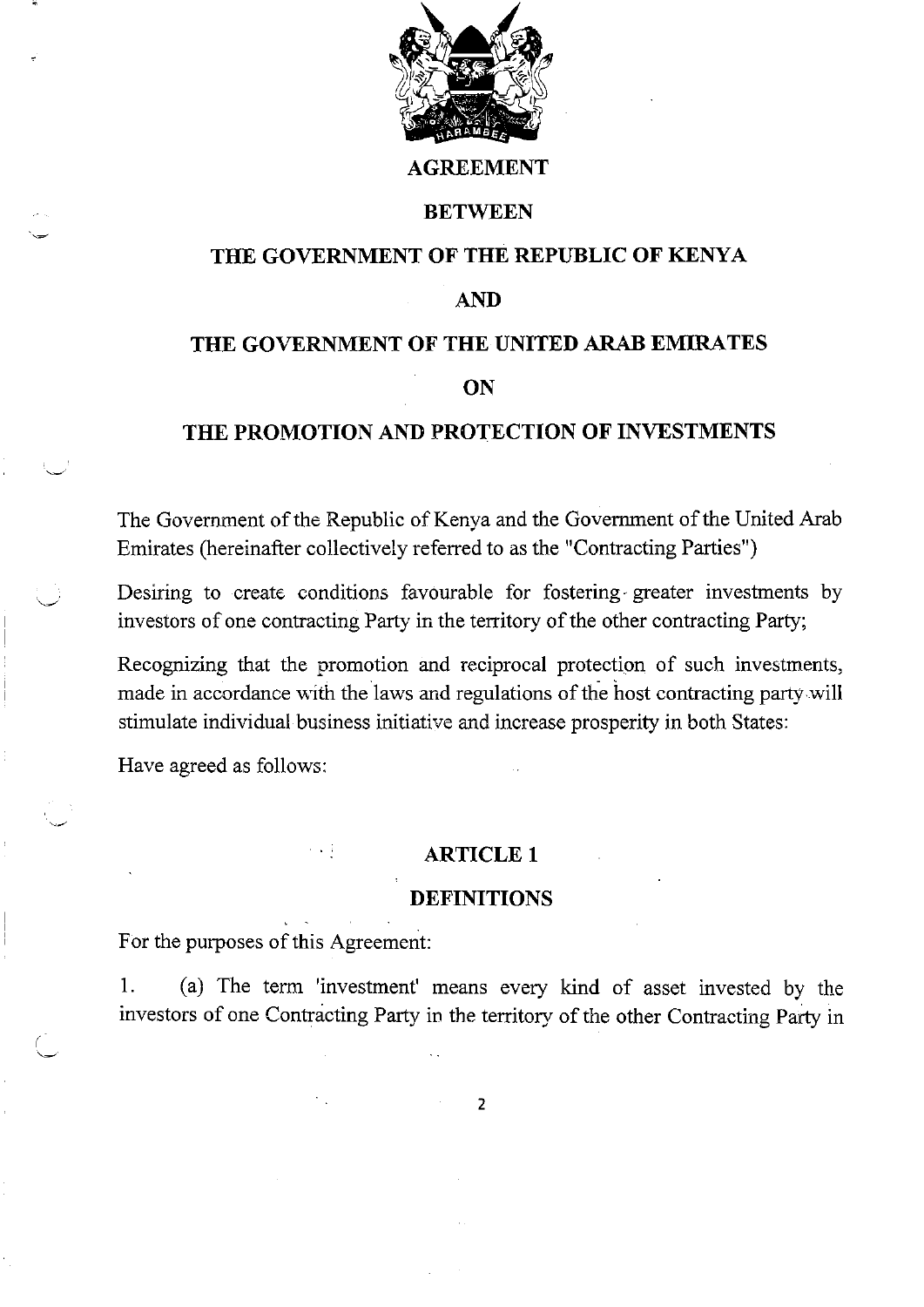

accordance with the laws, and regulations of the Contracting Party in whose territory the investment is made and in particular, though not exclusively, includes:

> i) movable and immovable property as well as any other property rights in rem such as mortgages, liens, pledges, usufruct and similar rights;

> ii) shares, stocks, bonds, debentures and any other similar forms of participation in a company and other debts and loans and securities issued by an investor of a Contracting Party.

> iii) rights or claims to money or to any performance under contract having financial or economic value;

> iv) intellectual, commercial and industrial property rights such as copyrights, patent, licenses, trade mark and goodwill.

> v) any concessions conferred by law, under contract or by virtue of any licenses or permits granted pursuant to law. Natural resources shall not be covered by this Agreement ;

Any change of the form in which assets are invested or reinvested does not affect their character as investment provided that in case of such change, the investor will get the legal permission from the comperent authorities of the host Contracting Party.

(b) The term "investor" means, for either Contracting Party,

(i) nationals, or

(ii) any legal entity such as company, corporation, firm, partnership, business association, institution or organization, incorporated or constituted in accordance with the laws and regulations of the Contracting Party and having its registered office or central administration or principal place of business within the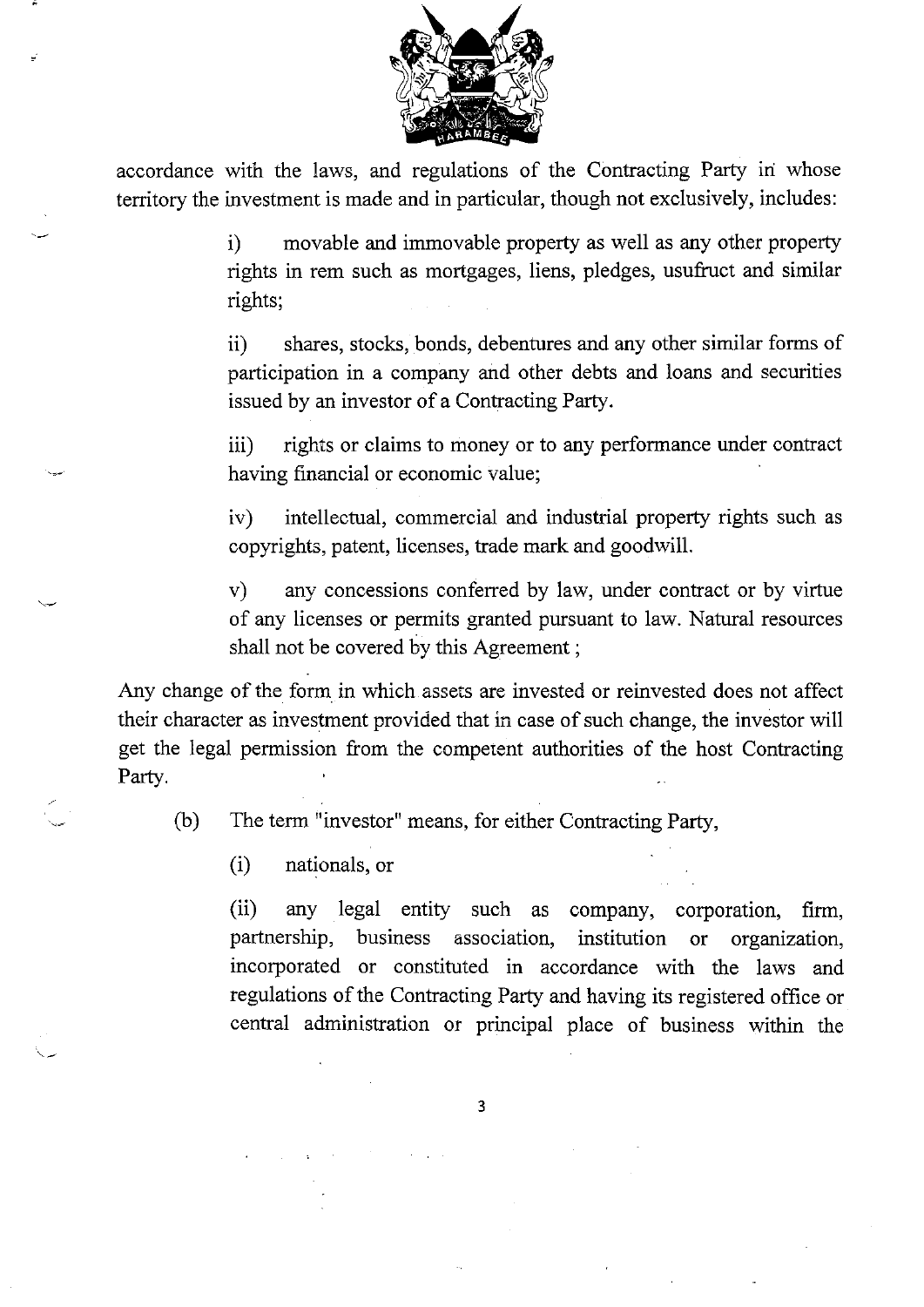

jurisdiction of that Contracting Party, whether or not for profit and whether its liabilities are limited or not.

(c) "nationals" means natural persons holding the nationality or citizenship of a Contracting Party in accordance with its applicable law;

(d) "returns" means the monetary amounts yielded by an investment such as profits, interest, capital gains, dividends, royalties, reinvestment returns, management, technical fees and any other similar income;

(e) "territory" means

i) In the case of Kenya: the land territory, internal waters and territorial sea of the Republic of Kenya and the airspace above them, as well as the maritime zones beyond the territorial sea, including the seabed and subsoil, over which the Republic of Kenya exercises sovereign rights or jurisdiction in accordance with its national laws in force and international law, for the purpose of exploration and exploitation of the natural resources of such areas;

ii) In respect of United Arab Emirates: the territory of the United Arab Emirates its territorial sea, airspace and submarine areas over which the United Arab Emirates exercises in conformity with international law and the law of United Arab Emirates sovereign rights, including the Exciusive Economic Zone and the mainland and islands under its jurisdiction in respect of any activity carried on in connection with the exploration for or the exploitation of the natural resources;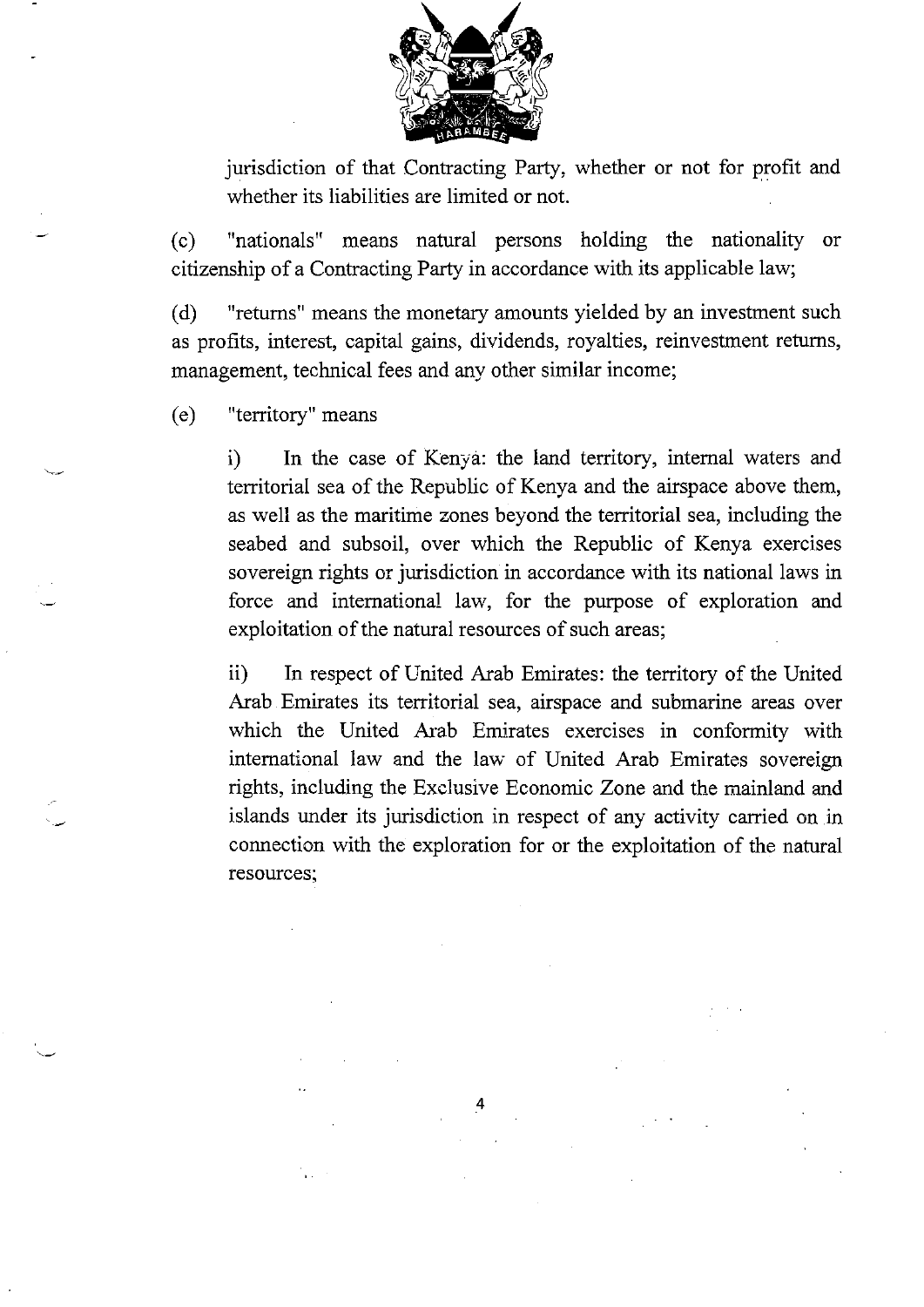

#### **ARTICLE2**

### **SCOPE OF THE AGREEMENT**

This Agreement shall apply to all investments made by investors of either Contracting Party in the territory of the other Contracting Party, whether made before or after the coming into force of this Agreement, but shall not apply to any dispute concerning an investment that arise before the entry into force of this agreement nor any claim that was settled before the entry into force of this Agreement.

### **ARTICLE3**

#### **PROMOTION AND PROTECTION OF INVESTMENTS**

1. Each Contracting Parry shall promote in its territory investments by investors of the other Contracting Party and shall, in accordance with its laws and regulations, admit such investments.

2. Investments by investors of either Contracting Party shall enjoy full protection and security in the territory of the other Contracting Party in accordance with the domestic laws of the host Contracting Party and the applicable rules of international law. Neither Contracting Party shall in its territory impair by arbitrary or discriminatory measures, the management, maintenance, use, enjoyment, or disposal of investments of investors of the other Contracting Party.

3. Each Contracting Party shall endeavor to make public all laws, regulations, policies and procedures that pertain to or directly affect investments in its territory of investors of the other Contracting Party.

4. Once established, investments shall not be subjected in the host Contracting Party to additional performance requirements which may hinder or restrict the management, maintenance, use, enjoyment or disposal of investments unless such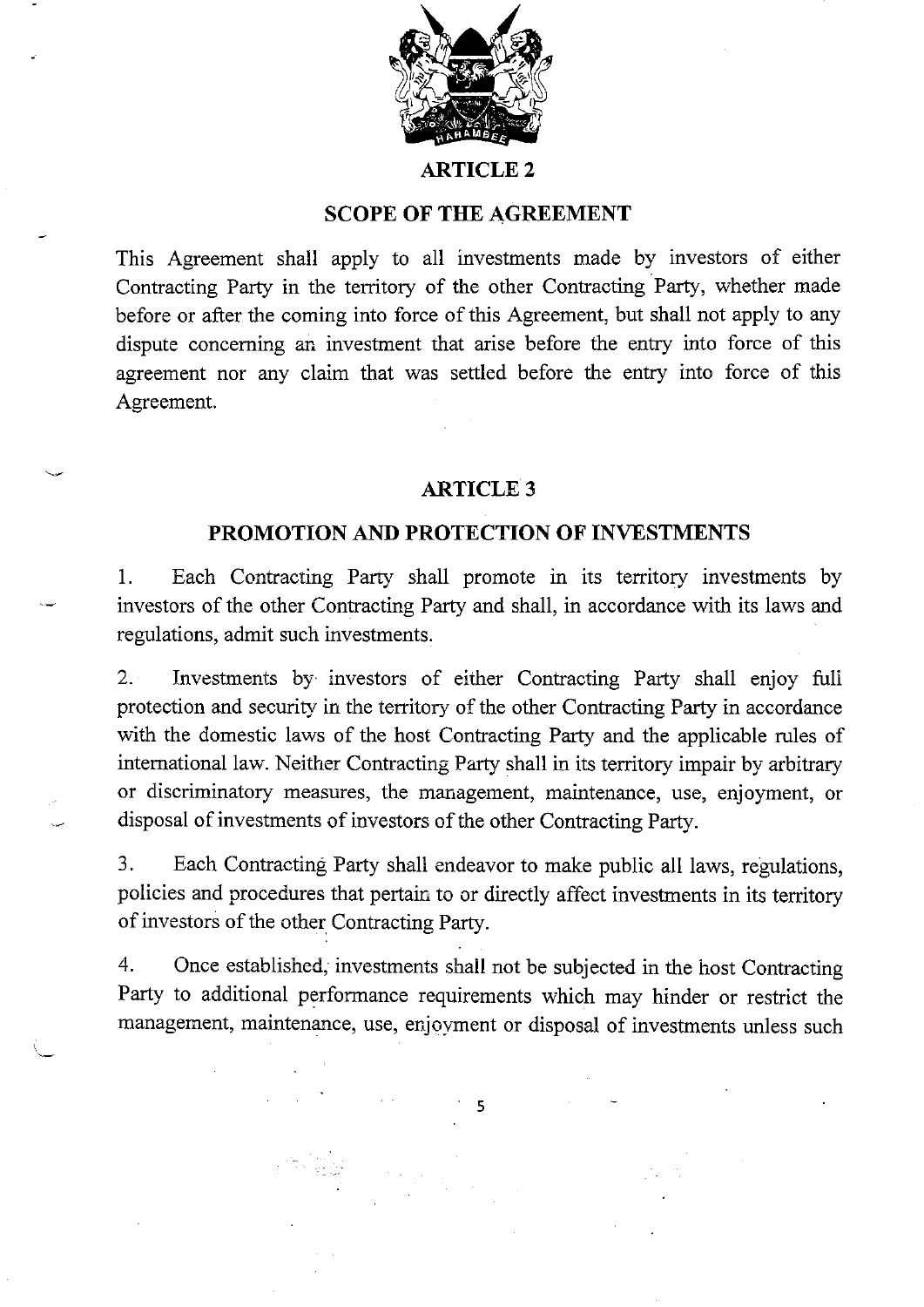

requirements are deemed vital for reasons of public order , public health or environmental concerns and are enforced by law of general application

5. Investors of the other Contracting Party shall have the right of access to its courts of justice, administrative tribunals and agencies, and all other bodies exercising adjudicatory authority.

## **ARTICLE 4**

## **TREATMENT OF INVESTMENTS**

1. Each Contracting Party shall accord investments made in its territory by investors of the other Contracting Party, fair and equitable treatment Such treatment shall not be less favorable than that which it accords to investments of its own investors or investors of any third Party, whichever is the most favourable.

2. Each Contracting Party shall accord to investors of the other Contracting Party as regards compensation, transfers, management, use, enjoyment or disposal of their investments treatment no less favorable than that which it accords to investments by its own investors or by investors of any third Party, whichever is the most favourable.

3. However, the Most Favoured Nation (MFN) shall not apply to any procedural or judicial matters.

4. In order to promote small and medium sized enterprises and infant industries in its territory, the Government of the Republic of Kenya may grant incentives, treatment, preferences or privileges through special policies or measures to its own investors in accordance with its laws and regulations.

5. However, the provisions of this Article shall not be construed so as to oblige one Contracting Party to extend to the investors of the other Contracting Party the benefits of any treatment, preference or privilege resulting from: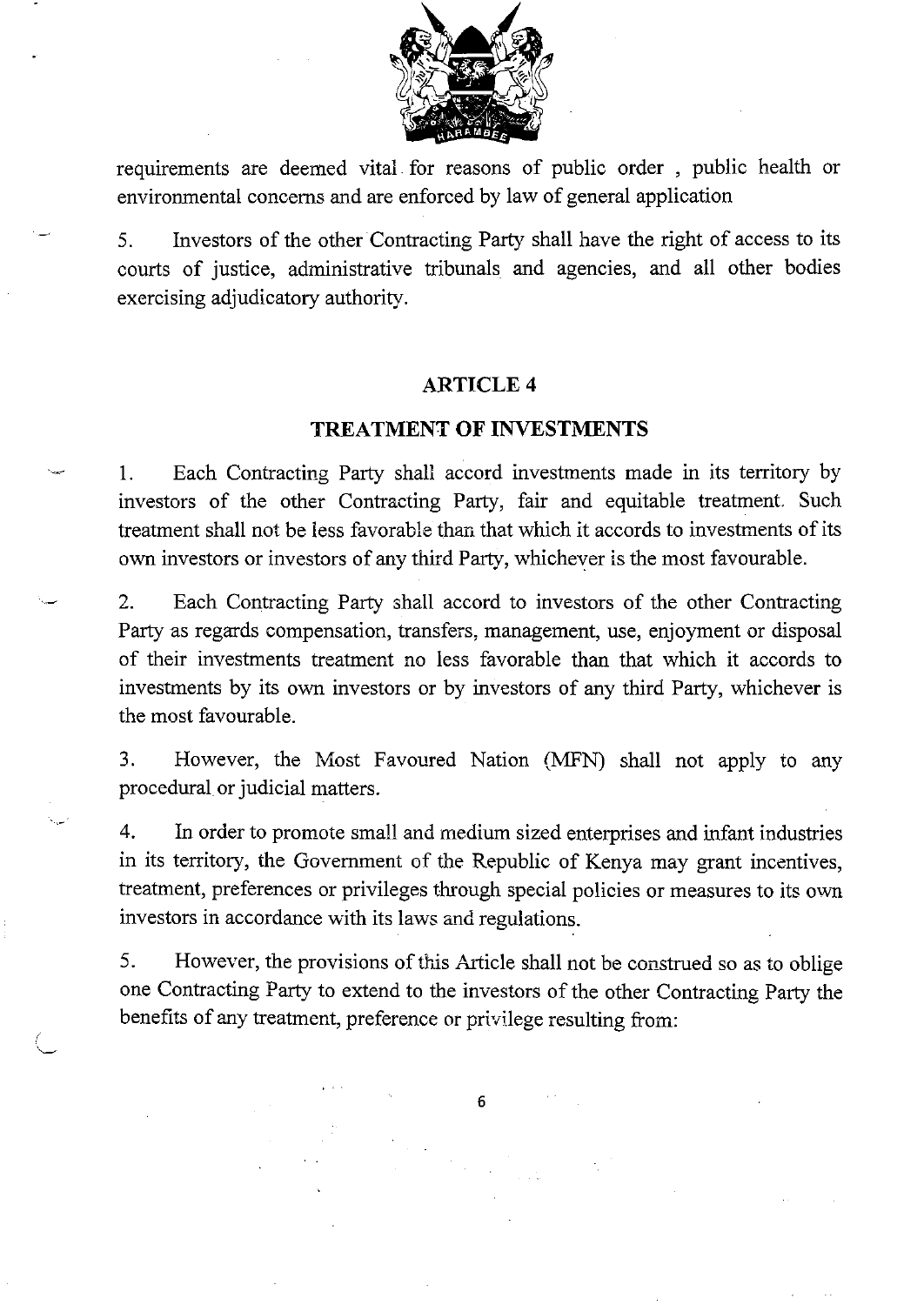

a) any customs union, common market, economic union, free trade area, monetary union or other form of regional economic integration agreement or other similar international agreement, to which either of the Contracting Parties, is or may become a party, or

b) any international, regional or bilateral agreement or other similar arrangement relating wholly or mainly to taxation.

#### **ARTICLES**

# **AGREEMENTS SIGNED BETWEEN GOVERNMENT ENTITIES OF CONTRACTING STATES**

Each Contracting Party or its Local Government or County Government or entities or its designated agency may enter into an Agreement with an investor of the other Contracting Party. Such agreement shall govern the specific legal relationship related to the investment of the investor concerned.

## **ARTICLE6**

### **COMPENSATION FOR DAMAGES OR LOSSES**

1. When Investment made by investors of either contracting Party suffer losses owing to war or other armed conflict, revolution, a state of national emergency. revolt, insurrection or riot or other similar events in the territory of the other Contracting Party, they shall be accorded by the latter Contracting Party, treatment, as regards restitution, indemnification, compensation or other settlement, not less favourable than that which the latter Contracting Party accords to its own investors or to investors of any third Party whichever, according to the investor, is more favourable.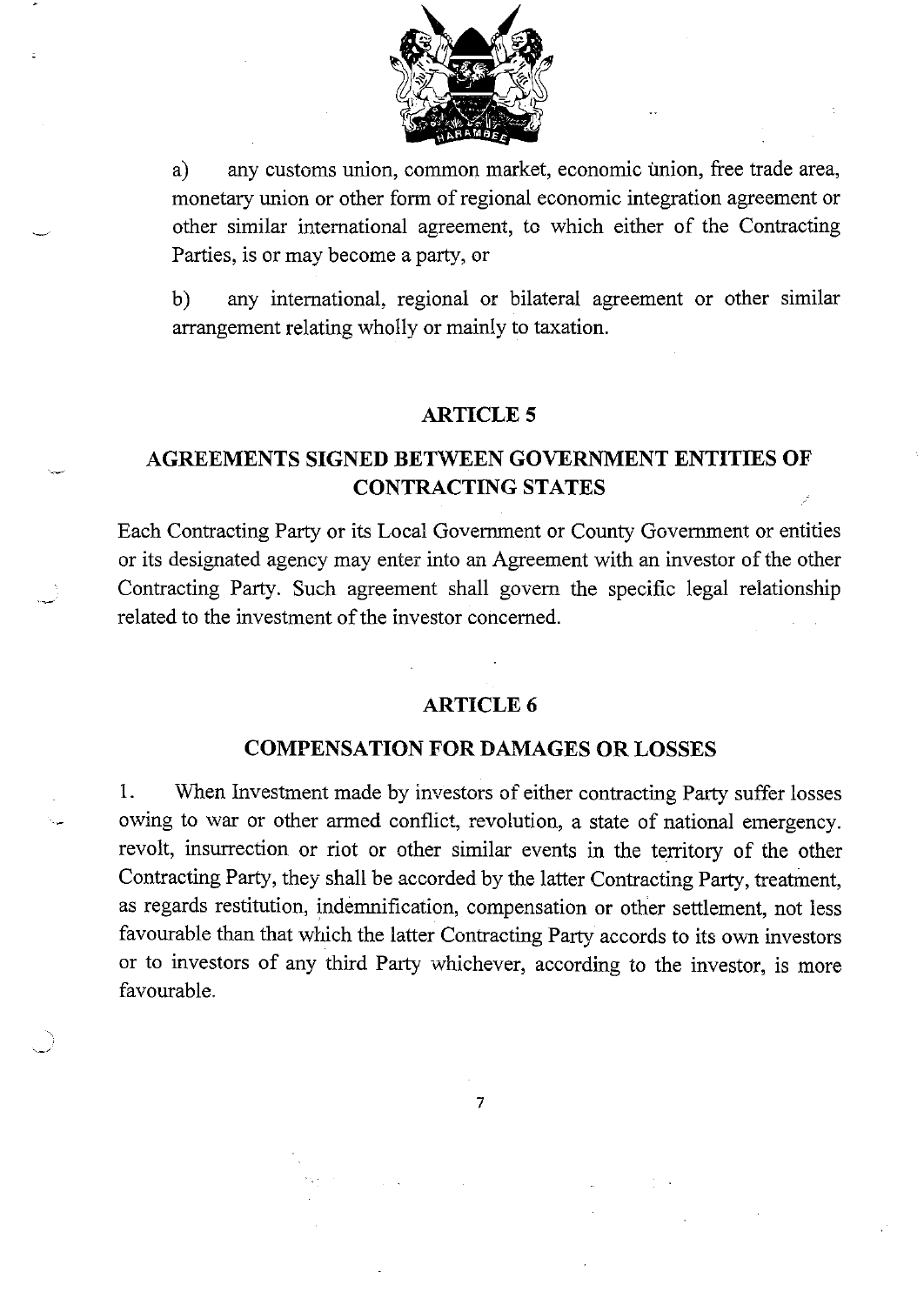

2. Without prejudice to Paragraph (1) of this Article, investors of one Contracting Party who in any of the events referred to in that paragraph suffer damage or loss in the territory of the other Contracting Party resulting from:

(a) requisition of their investments or property by its forces or authorities; or

(b) destruction of their investment or property by its forces or authorities which was not caused in combat action or was not required by the necessity of the situation;

shall be expeditiously accorded full compensation for the damage or loss sustained during the period of requisitioning or as a result of the destruction of the property. Resulting payments shall be in a freely convertible currency and be freely transferable without delay in accordance with article 8 (1) (g) of this Agreement.

#### **ARTICLE** 7

#### **EXPROPRIATION**

1. a) Investments made by investors of one Contracting Party in the territory of the other Contracting Party shall not be nationalized, expropriated, dispossessed or subjected to direct or indirect measures having effect equivalent to nationalization, expropriation or dispossession ( hereinafter collectively referred to as "expropriation" ) by the other Contracting Party except for a public purpose related to the internal needs of that Contracting Party and against prompt and full compensation and on condition that such measures are taken on a nondiscriminatory basis and in accordance with the procedures established under law.

b) Such compensation shall amount to the actual value of the expropriated investment and shall be determined and computed on the basis of the fair market value of the expropriated investment at the time immediately before the expropriatory action was taken or the impending expropriation became publicly known, whichever is the earlier (hereinafter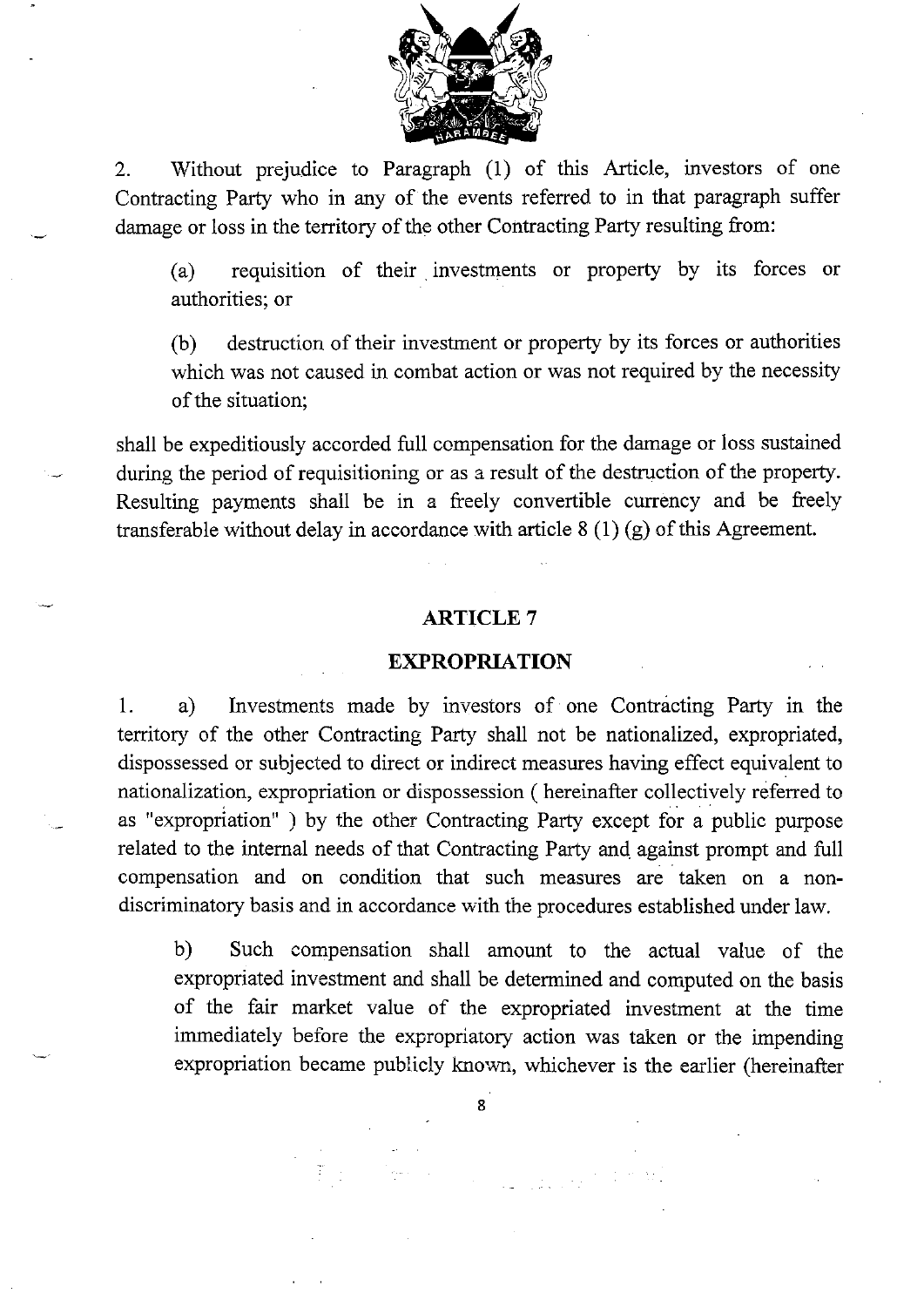

referred to as the "valuation date"). Such compensation shall include interest at the prevailing commercial market rate, however, in no event less than the prevailing six month LIBOR-rate of interest or equivalent, from the date of expropriation until the date of payment.

c) Where the above-mentioned fair market value cannot be readily ascertained, the compensation shall be determined on equitable principles taking into account all relevant factors and circumstances, such as the capital invested, the nature and duration of the investment, replacement value, book value and goodwill. The amount of compensation finally determined shall be expeditiously paid to the investor in a freely convertible currency and allowed to be freely transferable without delay in accordance with article 8  $(1)$  (g) of this Agreement.

2. Without prejudice to his rights under this Article, the investor affected shall have a right, under the law of the Contracting Party making the expropriation, to review, by a judicial or other independent authority of that Party, of his or its case and of the valuation of his or its investment in accordance with the principles set out in paragraph 1. The Contracting Party making the expropriation shall make every endeavour to ensure that such review is carried out promptly.

3. Where a Contracting Party expropriates the assets of a company which is incorporated or constituted under its applicable law in force in any part of its own territory, and in which investors of the other Contracting Party own shares, stocks, debentures or other rights of interest it shall ensure that the provisions of paragraph 1 of this Article are applied to the extent necessary to ensure prompt and full compensation in respect of their investment to such investors of the other Contracting Party who are owners of such rights or interest.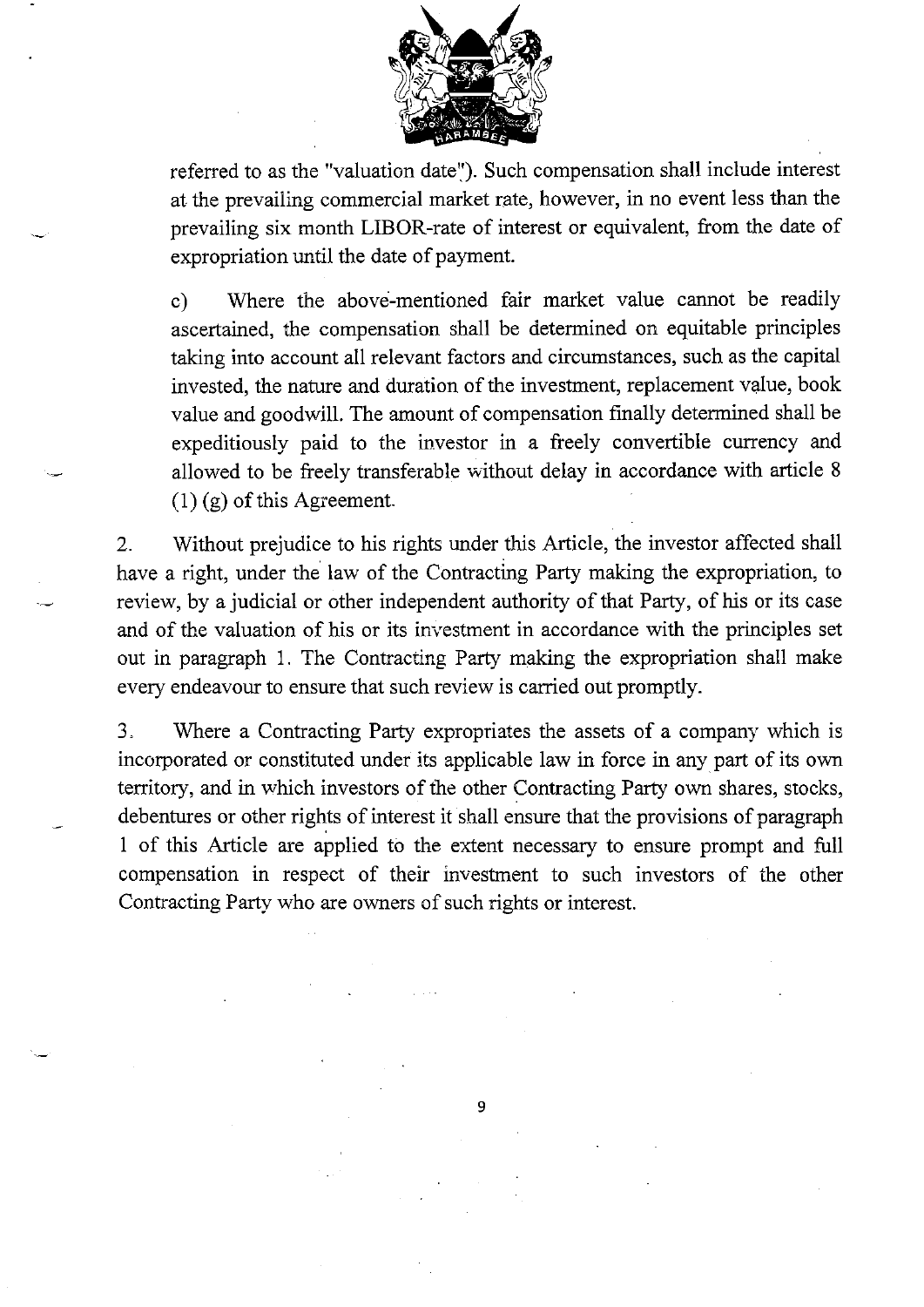

#### **ARTICLE 8**

## **TRANSFER OF PAYMENTS RELATED TO INVESTMENTS**

1. Each Contracting Party shall permit investors of the other Contracting Party, the transfer of payments in connection with the investments after payment of tax in accordance with the Avoidance of Double Taxation Agreement that was signed between the Contracting Parties. Such transfers include:

a) the initial capital and any additional capital for the maintenance, management and development of the investment;

b) returns;

c) payments under a contract, including amortization of principal and accrued interest payments made pursuant to a loan agreement;

d) royalties and fees referred to in Article 1, paragraph 1 (d);

e) proceeds from sale or liquidation of the whole or any part of the investment, including shares;

f) earnings and other remuneration of personnel engaged from abroad in connection with the investment;

g) payments of compensation pursuant to Articles 6 and 7 ;

h) payments referred to in Article 9; and

i) Payments arising out of the settlement of disputes pursuant to articles 10 and 11.

2. Transfers of payments under paragraph I shall be effected without delay or restrictions and, except in the case of payments in -kind, in a freely convertible currency. In case of such delay in effecting the required transfers, the investor affected shall be entitled to receive interest for the period of such delay.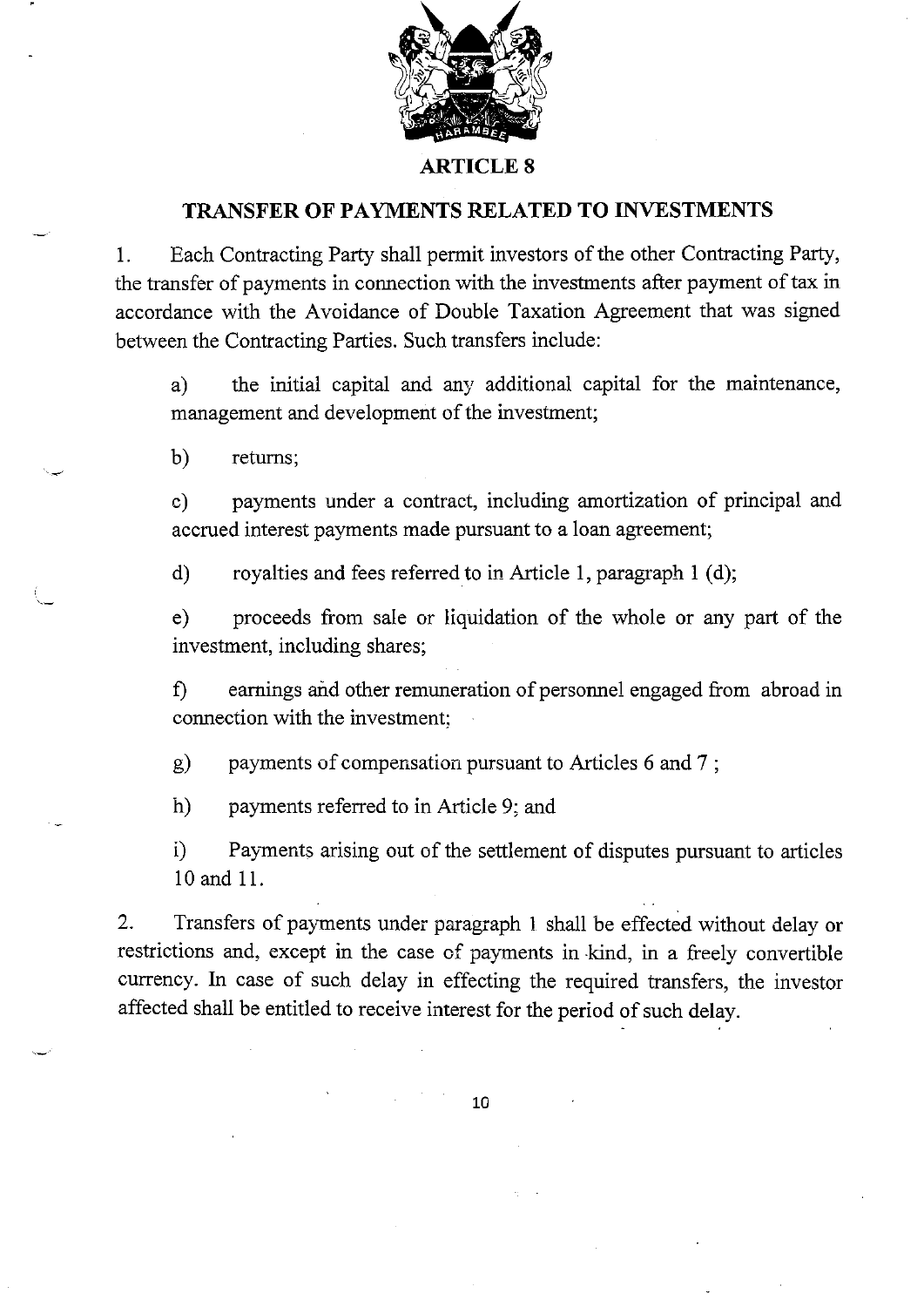

3. Transfers shall be made at the spot market rate of exchange prevailing on the date of transfer for the currency to be transferred. In the absence of a market for foreign exchange, the rate to be applied will be the most recent rate applied to inward investments or the exchange rate determined in accordance with the regulations of the International Monetary Fund or the exchange rate for conversion of currencies into special drawing rights or United States dollars, whichever is the most favorable to the investor.

#### **ARTICLE9**

#### **SUBROGATION**

1. If a Contracting Party, its designated agency or a company or other enterprise constituted or incorporated in that Contracting Party other than an investor ( the "Indemnifying Party" ) makes a payment under an indemnity or guarantee against non-commercial risk it has assumed in respect of an investment in the territory of the other Contracting Party the ( host Contracting Party) , or otherwise acquires part or all of the rights and claims of such an investment as a result of the complete or partial default of the investor, the host Contracting Party shall recognize:

a) the assignment to the Indemnifying Party by law or by legal transaction or part or all of the rights and claims resulting from such an investment;

b) that the Indemnifying Party is entitled to exercise such rights and claims and shall assume all obligations related to the investment by virtue of subrogation, to the same extent as its predecessor in title or the original investor; and

c) The subrogated rights or claims shall not exceed the original rights or claims of such investor.

2. The Indemnifying Party shall be entitled in all circumstances to :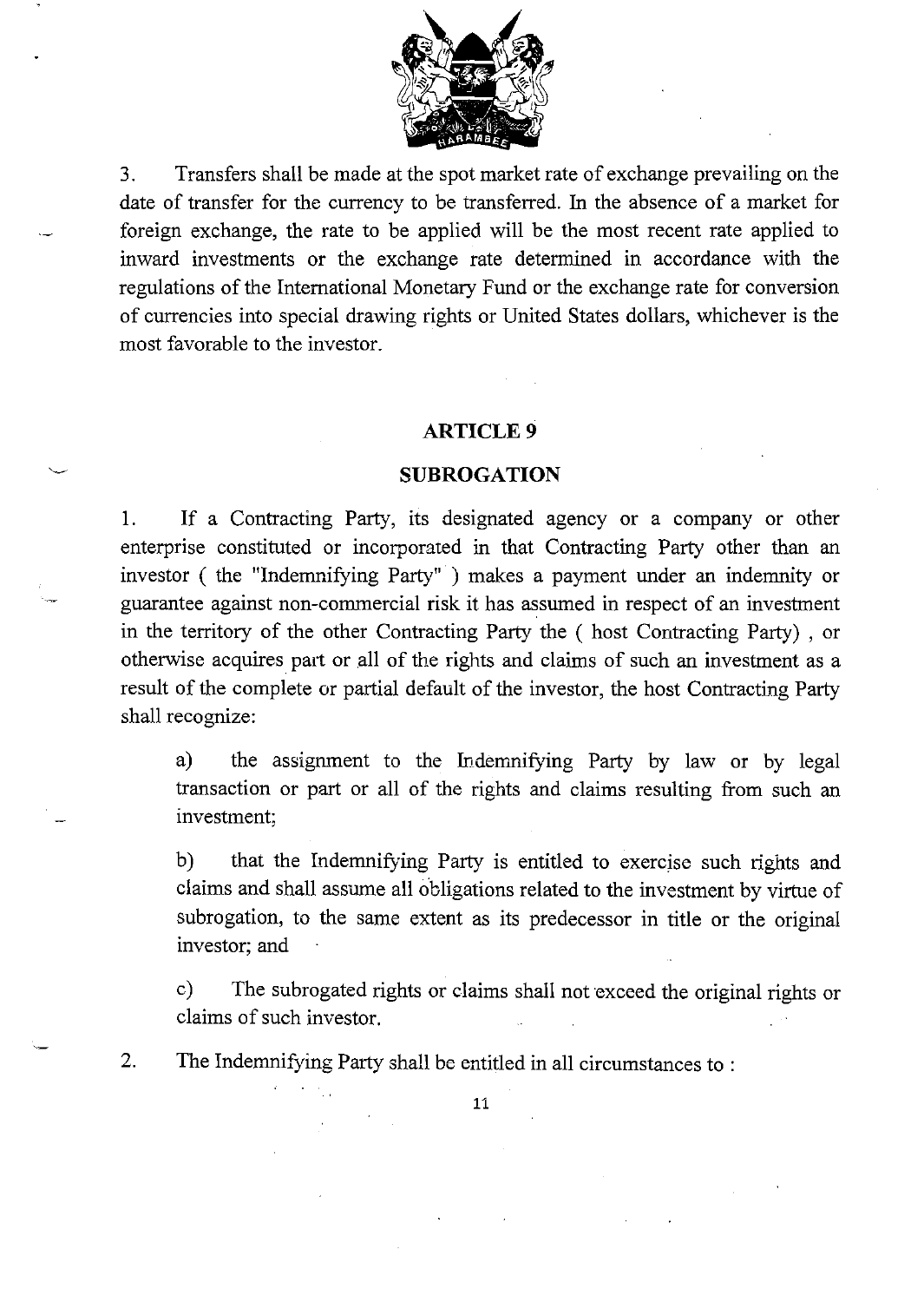

a) the same treatment in respect of the rights and claims acquired and the obligations assumed by it by virtue of the assignment referred to in paragraph 1 above; and

b) any payments received in pursuance of those rights and claims;

As the original investor was entitled to receive by virtue of this Agreement in respect of the investment concerned.

3. Notwithstanding the provisions of paragraph 1 of this Article, subrogation shall take place in either of the Contracting Parties only after the approval of the Contracting Party, if such an approval is required.

4. Without prejudice to Article 8 any payments received in local currency by the Indemnifying Party in pursuance of the rights and claims acquired shall be freely available to the Indemnifying Party for the purpose of meeting any expenditure incurred in the territory of the host Contracting Party.

## **ARTICLE 10**

# **SETTLEMENT OF DISPUTES BETWEEN CONTRACTING PARTY AND THE INVESTOR**

1. Disputes arising between a Contracting Party and an investor of the other Contracting Party in respect of an .investment under this Agreement shall, as far as possible, be settled amicably through negotiations between the parties to the dispute.

2. With respect to paragraph 1 of this Article; if the dispute cannot be settled amicably within the period of six months, the parties to the dispute should pursue the following procedures:

a) If the dispute cannot be settled within six months from the date when the request for the settlement has been submitted, it shall be filed to the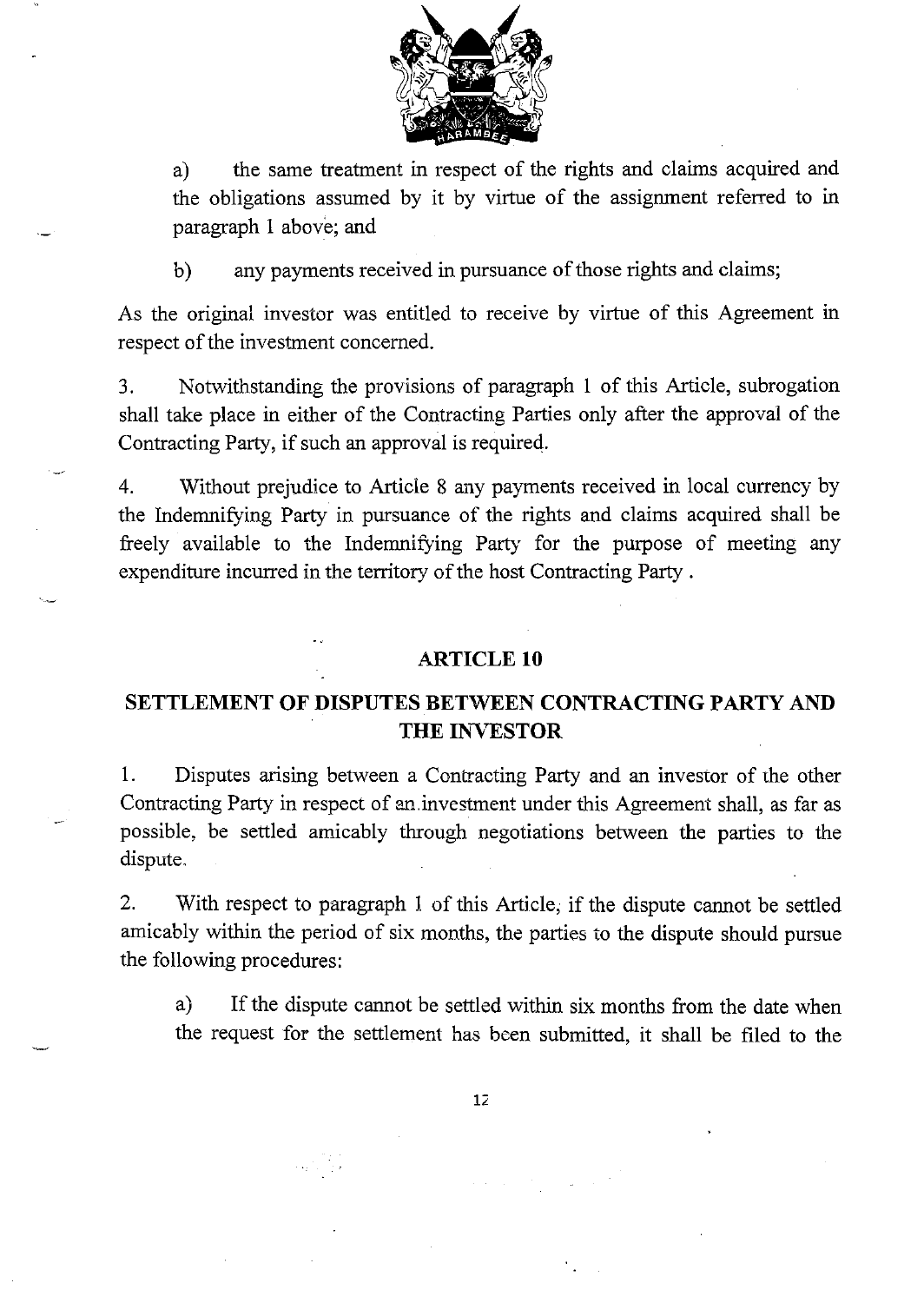

competent courts or arbitration centers thereof, constituted under the laws of the Contracting Party, in whose territory the investment was made.

b) If the dispute cannot be settled according to the provisions of subparagraph (a) of this Article within six months from the date of submission, either party to the dispute may submit the dispute to the International Centre for the Settlement of Investment Disputes (the Centre);

c) At any stage during the cooling off period or the proceeding of the tribunals, the parties to the dispute shall withdraw the case if they come to an agreement for settlement of the dispute amicably.

## **ARTICLE 11**

### **SETTLEMENT OF DISPUTES BETWEEN CONTRACTING PARTIES**

1. The Contracting Parties shall, as far as possible, settle any dispute concerning the interpretation or application or execution of this Agreement through consultations or other diplomatic channels:

2. If the dispute has not been settled within six months following the date on which such consultations or other diplomatic channels were requested by either Contracting Party and unless the Contracting Parties otherwise agree in writing, either Contracting Party may, by written notice to the other Contracting Party, submit the dispute to an ad hoc arbitral tribunal in accordance with the following provisions of this Article.

3. The arbitral tribunal shall be constituted as follows :each Contracting Party shall appoint one member, and these two members shall agree upon a national of a third state with whom both the Contracting Parties have diplomatic relations, as Chairman of the arbitral tribunal to be appointed by the two Contracting Parties . Such members shall be appointed within two months, and such Chairman within four months, from the date on which either Contracting Party has informed the other Contracting Party that it intends to submit the dispute to an arbitral tribunal.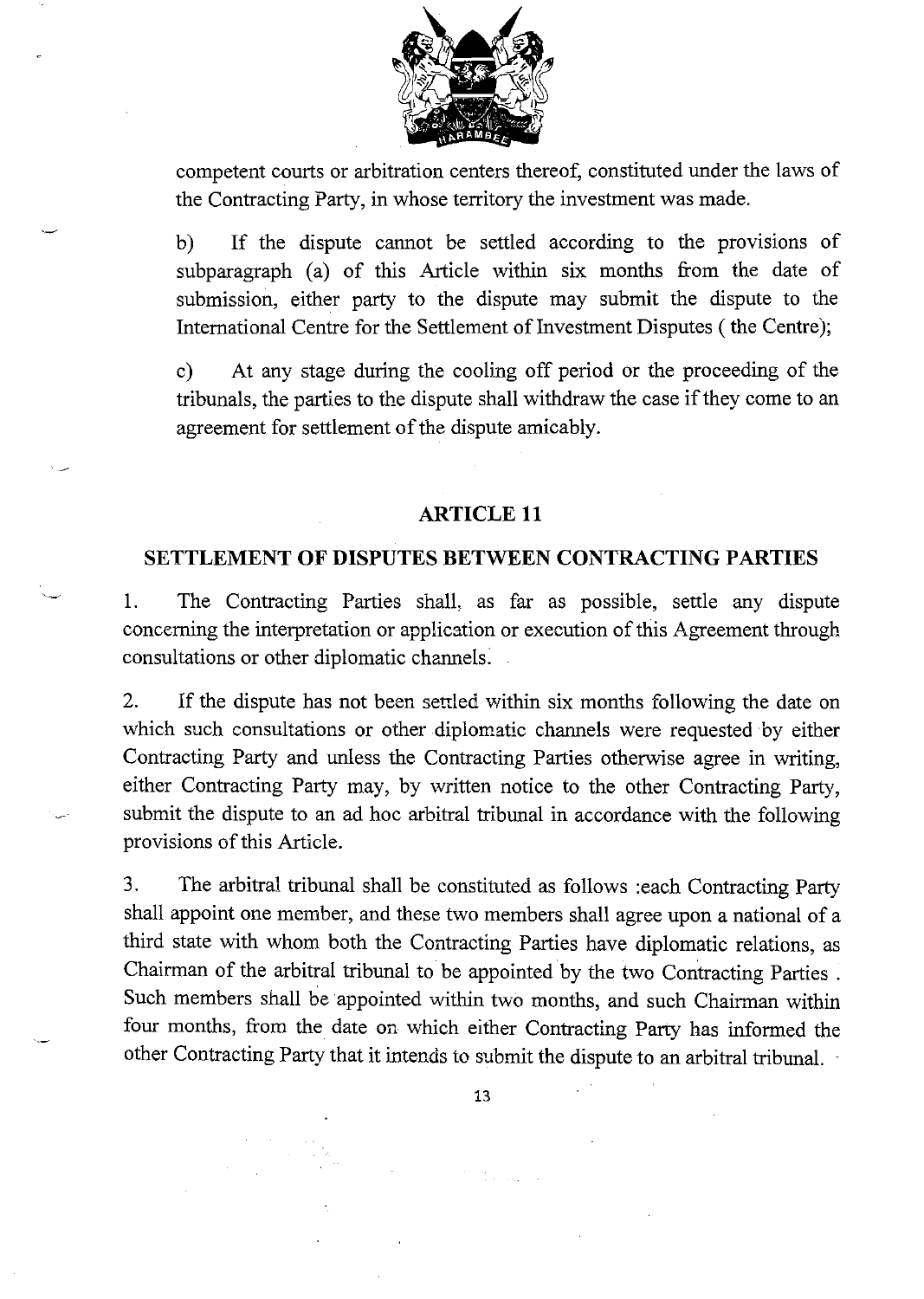

4. If the periods specified in paragraph 3 above have not been complied with, either Contracting party may, in the absence of any other arrangement, invite the president of the International Court of Justice to make the necessary appointments. If the President of the International Court of Justice is a national of either Contracting Party or if he is otherwise prevented from discharging the said function, the Vice-president of the International Court of Justice shall be invited to make necessary appointments. If the Vice -President of the International Court of Justice is a national of either Contracting Party or if he, too, is prevented from discharging the said function, the member of the International Court of Justice next in seniority who is not a national of either Contracting State shali be invited to make the necessary appointments.

5. The arbitral tribunal shall take its decision by a majority of votes. Such decision shall be made in accordance with the provisions of this Agreement and applicable rules of international law and shall be final and binding on both contracting Parties. Each Contracting Party shall bear the costs of the member of the arbitral tribunal appointed by the Contracting Party, as well as the costs of its representation in the arbitration proceedings. The expenses of the Chairman as well as any other costs of the arbitration proceedings shall be borne in equal parts by the two Contracting Parties. However, the arbitral tribunal may, at its discretion, direct that a higher proportion or all of such costs be paid by one of the Contracting Parties. In all other respects, the arbitral tribunal shall determine its own procedures.

'~

#### **ARTICLE 12**

#### **ENTRY AND SOJOURN OF PERSONNEL**

The Contracting Parties shall in accordance with their national laws and regulations facilitate entry and sojourn of persons of either Contracting Parties in connection with an investment; the same shall apply to employed persons of either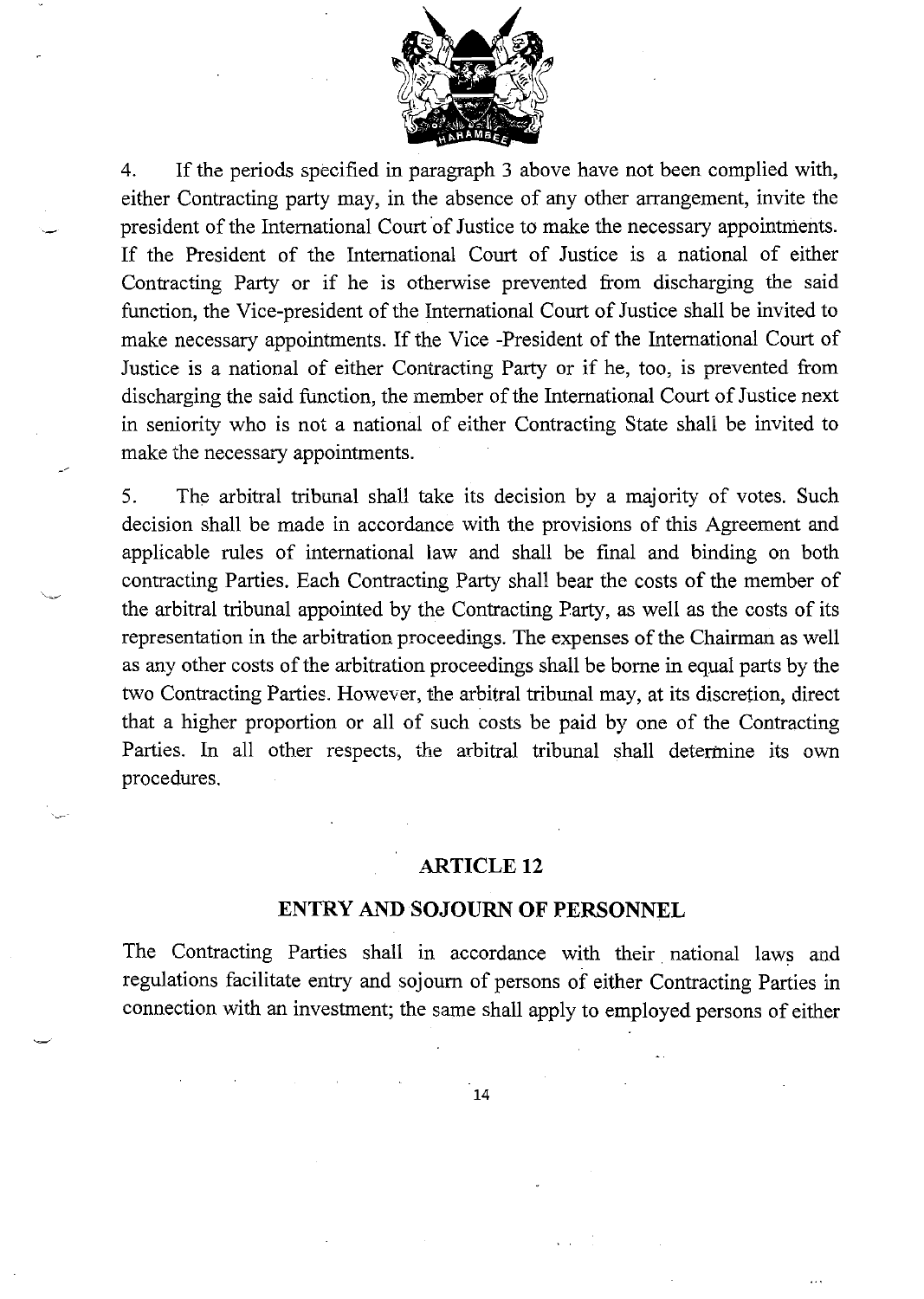

Contracting Parties who in connection of an investment wish to enter the territory of the other Contracting Party and sojourn there to take up employment.

### **ARTICLE 13**

#### **AMENDMENT**

This Agreement may be amended at any time at the request of either Contracting Party and the requesting Party has to submit its request in the written form explaining the grounds on which the amendment shall be made.

## **ARTICLE 14**

#### **CONSULTATION**

Either Contracting Party may request consultation with the other Contracting Party with respect to any dispute regarding the interpretation, application and execution or any other dispute including investment disputes and the other Contracting Party shall respond promptly.

#### **ARTICLE 15**

#### **ENTRY INTO FORCE**

Each Contracting Party shall notify the other Contracting Party that its constitutional requirements for the *entrj* into force of this Agreement have been fulfilled, and the Agreement shall enter into force on the thirtieth day after the date of receipt of the latter notification.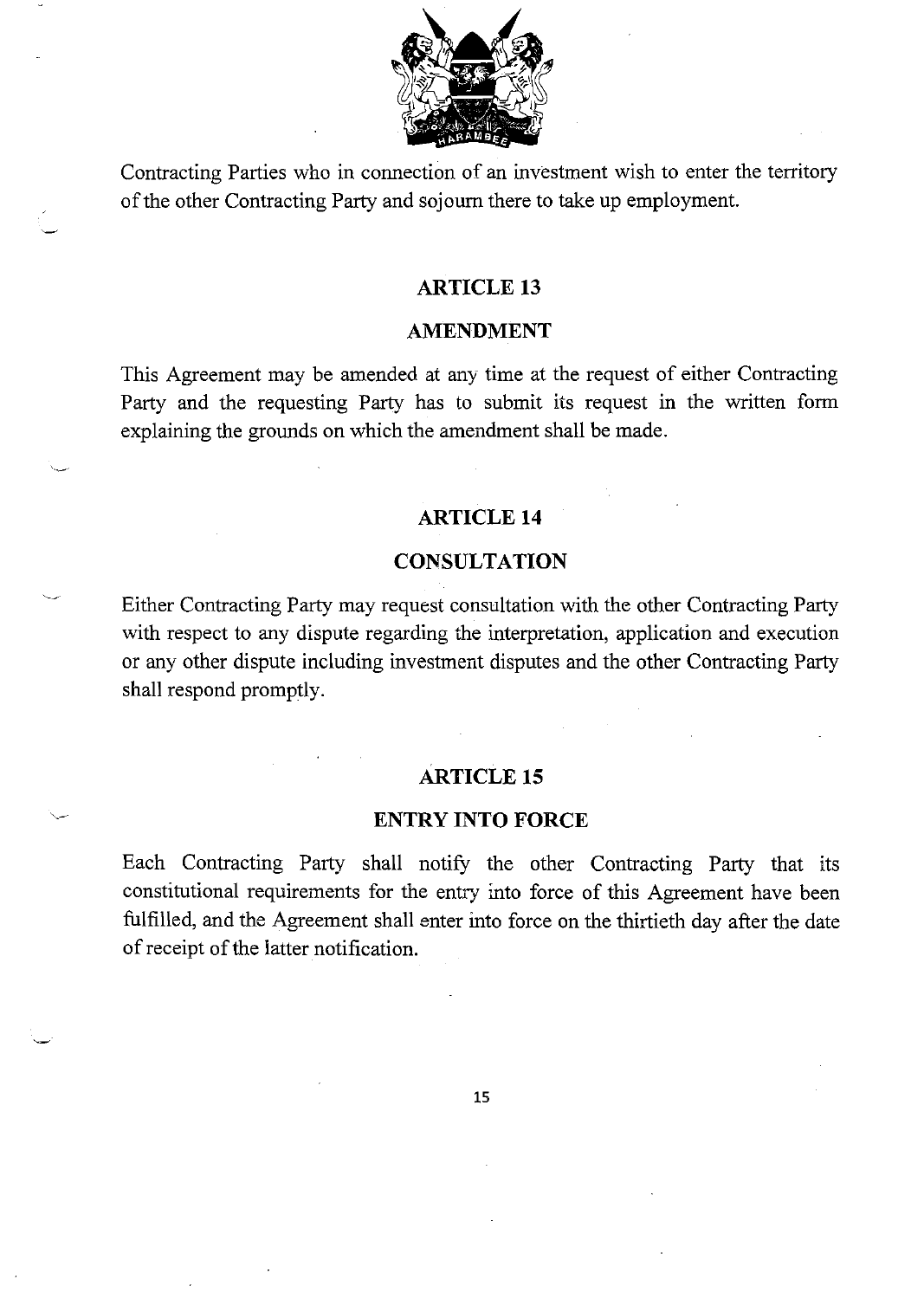

### **ARTICLE 16**

## **DURATION AND TERMINATION**

1. This Agreement shall remain in force for a period of ten (10) years and shall continue in force thereafter for similar period or periods unless, one year before the expiry of the initial or any subsequent period, either Contracting Party notifies the other Contracting Party in witting of its intention to terminate this Agreement.

2. In respect of investment made prior to the date when the notice of termination of this Agreement becomes effective, the provisions of this Agreement shall continue to be effective for a period of ten (10) years from the date of termination of this Agreement.

3. The provisions of this Agreement shall apply irrespective of the existence of diplomatic or consular relations between the Contracting Parties.